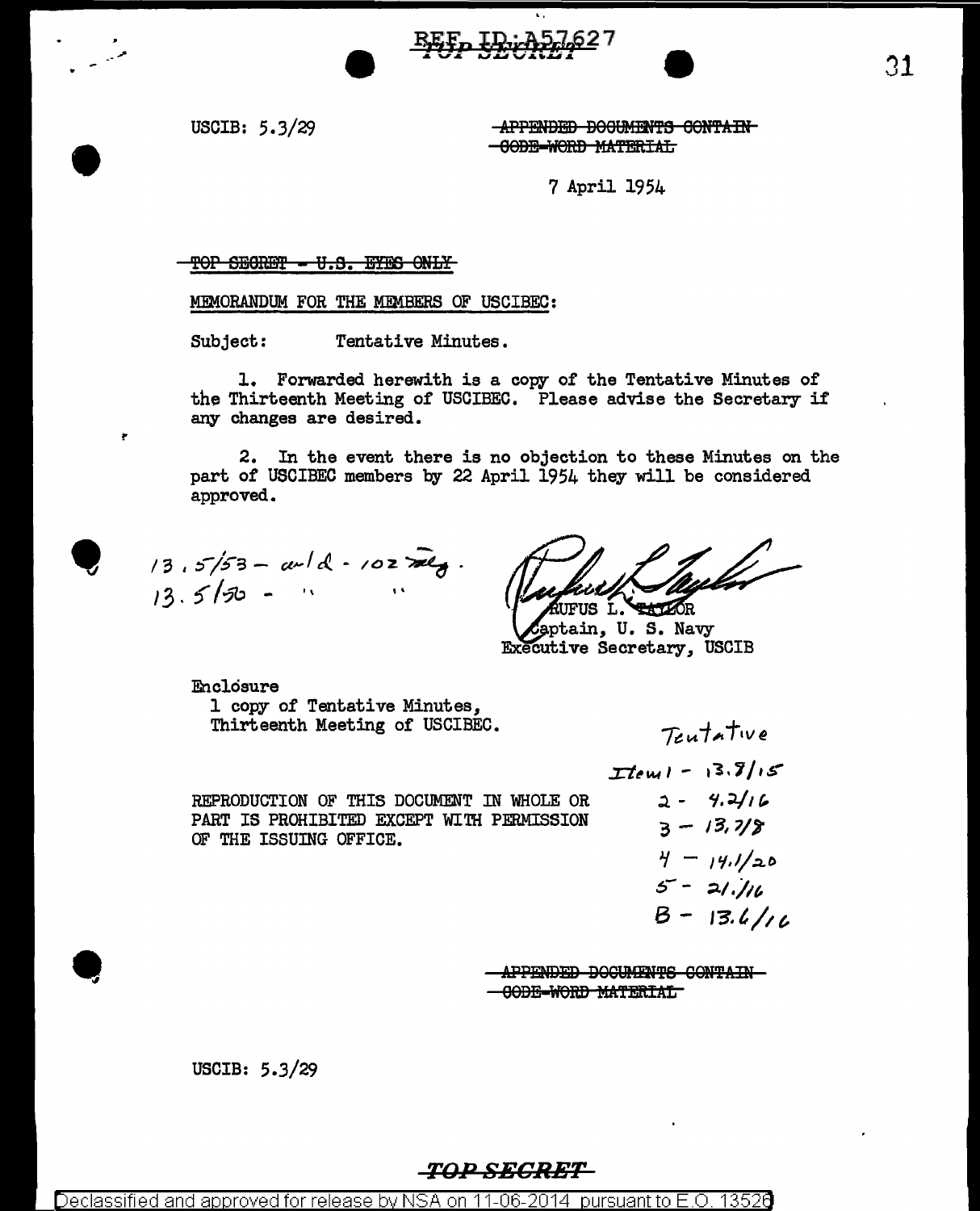

~~t...JAtirM,7 62 7 **bUI h ILICI** *'111"\L.* 

#### CONFIDENTIAL - U.S. EYES ONLY

## MINUTES OF THE THIRTEENTH MEETING

## OF THE

## USCIB EXECUTIVE COMMITTEE

# Captain Rufus L. Taylor. USN. Chairman

PRESENT:

•

 $\overline{\phantom{a}}$ 

•

| DEFENSE:      | Mr. Randolph V. Zander<br>(for Mr. William H. Godel)      |
|---------------|-----------------------------------------------------------|
| <b>STATE:</b> | Mr. Robert F. Packard<br>(for Mr. T. Achilles Polyzoides) |
| FBI:          | Mr. Victor P. Keay                                        |
| NSA:          | Captain Dwight M. Agnew, USN                              |
| CLA:          | (for Mr. Huntington D. Sheldon)                           |
| <b>ARMY:</b>  | Lt. Colonel Glen C. Long                                  |
| NAVY:         | Captain William M. McCormick                              |
| AIR FORCE:    | Colonel Charles M. Townsend                               |
| SECRETARIAT:  | Mr. H. D. Jones<br>Mrs. D. O. Tucker<br><b>OGA</b>        |
| ALSO PRESENT: |                                                           |
| DEFENSE:      | Mr. Milton S. Zaslow                                      |
| NSA:          | Mr. Philip J. Patton<br>Mr. Benson K. Buffham             |
| CLA:          |                                                           |
| <b>ARMY</b>   | Lt. Colonel Edward E. McBride<br>Major Arnie L. Millican  |

-CONFIDENTIAL-

 $\ddot{\phantom{0}}$ 

 $\omega$